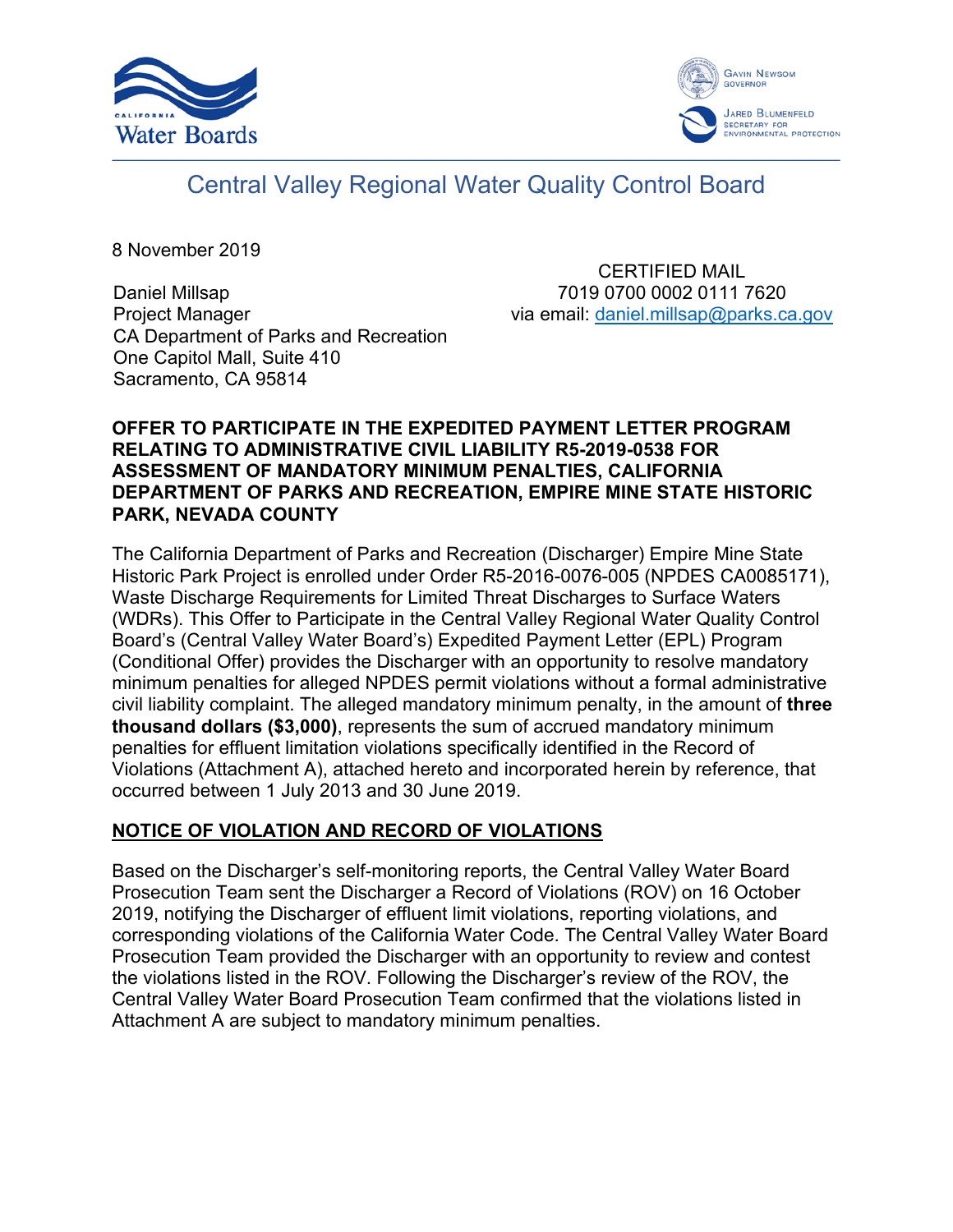# **STATUTORY LIABILITY**

Water Code sections 13385(h) and (i) require the assessment of a mandatory minimum penalty of \$3,000 for each specified serious and chronic effluent limit violation. Pursuant to Water Code section 13385.1(a), the failure to file a discharge monitoring report required pursuant to section 13383 for each complete period of thirty (30) days following the deadline for submitting the report constitutes a serious violation subject to a mandatory minimum penalty under Water Code section 13385(h). The Discharger may also be subject to discretionary administrative civil liabilities pursuant to Water Code section 13385(c) of up to \$10,000 for each day in which the violation occurs, and \$10 for each gallon discharged but not cleaned up in excess of 1,000 gallons. These mandatory minimum penalties and discretionary administrative civil liabilities may be assessed by the Central Valley Water Board beginning with the date that the violations first occurred. The formal enforcement action that the Central Valley Water Board uses to assess such liability is an administrative civil liability complaint, although the Central Valley Water Board may instead refer such matters to the Attorney General's Office for prosecution. If referred to the Attorney General for prosecution, the Superior Court may assess up to \$25,000 for each day in which the violation occurs, and \$25 for each gallon discharged but not cleaned up in excess of 1,000 gallons.

### **SETTLEMENT OFFER**

The Discharger can avoid the issuance of a formal enforcement action and settle the alleged violations identified in Attachment A by participating in the EPL Program.

To promote resolution of these violations, the Central Valley Water Board Prosecution Team makes this Conditional Offer. The Central Valley Water Board's Prosecution Team proposes to resolve these violations without the issuance of a formal enforcement action through this Conditional Offer assessing **three thousand dollars (\$3,000)** in mandatory minimum penalties. If the Discharger accepts this proposal, subject to the conditions below, the Central Valley Water Board Prosecution Team will accept that payment in settlement of any enforcement action that would otherwise arise out of the violations identified in Attachment A. Accordingly, the Central Valley Water Board Prosecution Team will forego issuance of a formal administrative civil liability complaint, will not refer the violations to the Attorney General, and will waive its right to seek additional discretionary civil liabilities for the violations identified in Attachment A. The Conditional Offer does not address or resolve liability for any violation that is not specifically identified in Attachment A, regardless of the date that the violation occurred.

If the Discharger accepts this Conditional Offer, please complete and return the enclosed "Acceptance of Conditional Resolution and Waiver of Right to Hearing" (Acceptance and Waiver) **on or before 22 November 2019**. The Acceptance and Waiver constitutes a settlement of the violations specifically identified in Attachment A.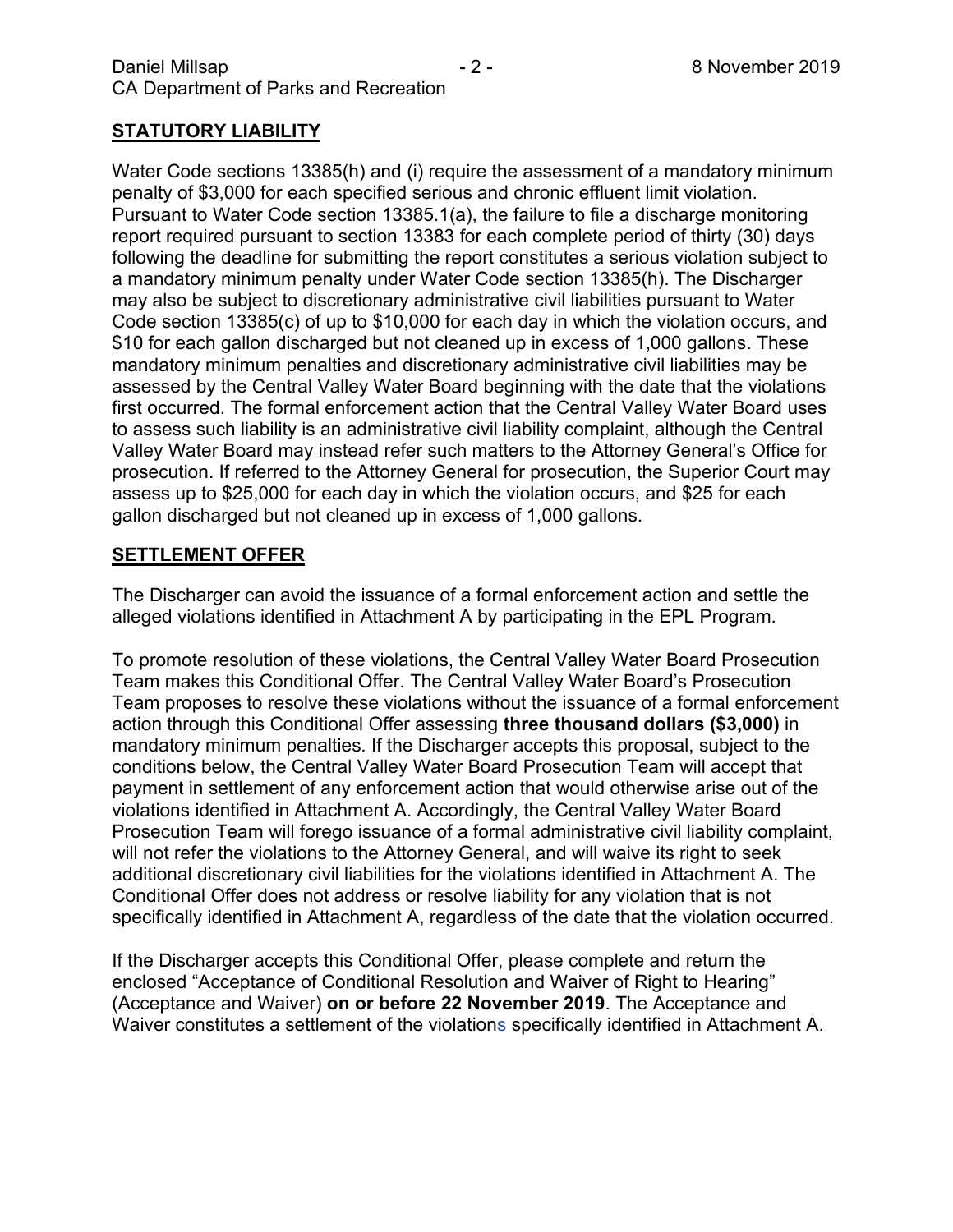### **CONDITIONS FOR CENTRAL VALLEY WATER BOARD ACCEPTANCE OF RESOLUTION**

Federal regulations require the Central Valley Water Board to publish and allow the public thirty (30) days to comment on any settlement of an enforcement action addressing NPDES permit violations (40 C.F.R. section 123.27(d)(2)(iii)). Notice of this settlement will be published on the Central Valley Water Board's website at:

# [This Settlement Notice](https://www.waterboards.ca.gov/centralvalley/board_decisions/tentative_orders/)

#### [https://www.waterboards.ca.gov/centralvalley/board\\_decisions/tentative\\_orders/](https://www.waterboards.ca.gov/centralvalley/board_decisions/tentative_orders/)

If no comments are received within the 30-day comment period, and unless there are new material facts that become available to the Central Valley Water Board, the Executive Officer or his designee will execute the Acceptance and Waiver as a stipulated order assessing the uncontested mandatory minimum penalty amount pursuant to Water Code sections 13385.

However, if significant comments are received in opposition to the settlement, this Conditional Offer may be withdrawn. In that case, the Discharger's waiver pursuant to the Acceptance and Waiver will be void and the violations will be addressed in an administrative civil liability hearing. At the hearing, the Discharger will be free to make arguments to any of the alleged violations, and the Discharger's prior agreement to accept this Conditional Offer will be treated as a settlement communication and will not in any way be binding or used as evidence against the Discharger. The Discharger will be provided with further information on the administrative civil liability hearing process.

If the Discharger chooses to sign the Acceptance and Waiver, full payment of the assessed amount may be submitted with the waiver. However, full payment of the assessed amount shall be due no later than thirty (30) calendar days after the date the Acceptance and Waiver is executed by the Executive Officer. In accordance with California Water Code section 13385(n)(1) and California Water Code section 13385.1(c)(1), funds collected for violations of effluent limitations and reporting requirements pursuant to section 13385 and 13385.1 shall be deposited in the State Water Pollution Cleanup and Abatement Account. Accordingly, the **\$3,000** liability shall be paid by cashiers or certified check made out to the "State Water Pollution Cleanup and Abatement Account". Failure to pay the full penalty within the required time period may subject the Discharger to further liability.

The Discharger shall indicate on the check the number of this EPL and send it to the State Water Resources Control Board, Accounting Office, Attn: EPL R5-2019-0538 Payment, PO Box 1888, Sacramento, California, 95812-1888. The waiver and a copy of the check must also be mailed to the Central Valley Water Board at 11020 Sun Center Drive #200, Rancho Cordova, CA, 95670 attention to Xuan Luo.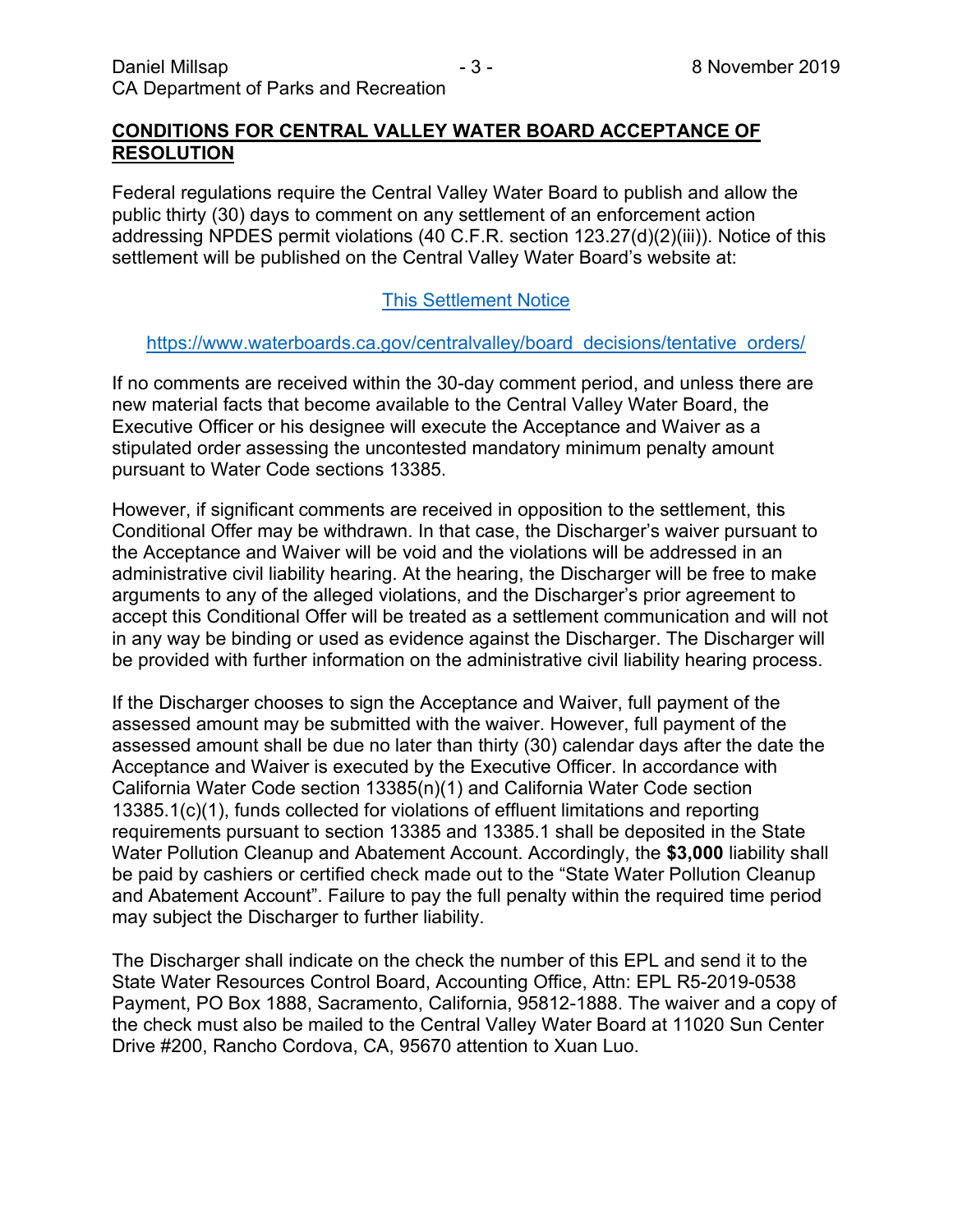If you have any questions or comments regarding this Settlement Offer, please contact Xuan Luo at (916) 464-4606 or [Xuan.Luo@waterboards.ca.gov.](mailto:Xuan.Luo@waterboards.ca.gov)

Original Signed By ANDREW ALTEVOGT Assistant Executive Officer

- Enclosures (2): Attachment A Record of Violations Acceptance of Conditional Resolution and Waiver of Right to Hearing
- cc w/o encl: Eric Magnan, USEPA, Region 9, San Francisco David Boyers, Office of Enforcement, SWRCB, Sacramento Patrick Pulupa, Central Valley Water Board Advisory Team, Rancho Cordova Jessica Jahr, Office of Chief Counsel, SWRCB, Sacramento Adam Laputz, Central Valley Water Board Advisory Team, Rancho Cordova Nevada County Environmental Health, 50 Maidu Ave, Nevada City, CA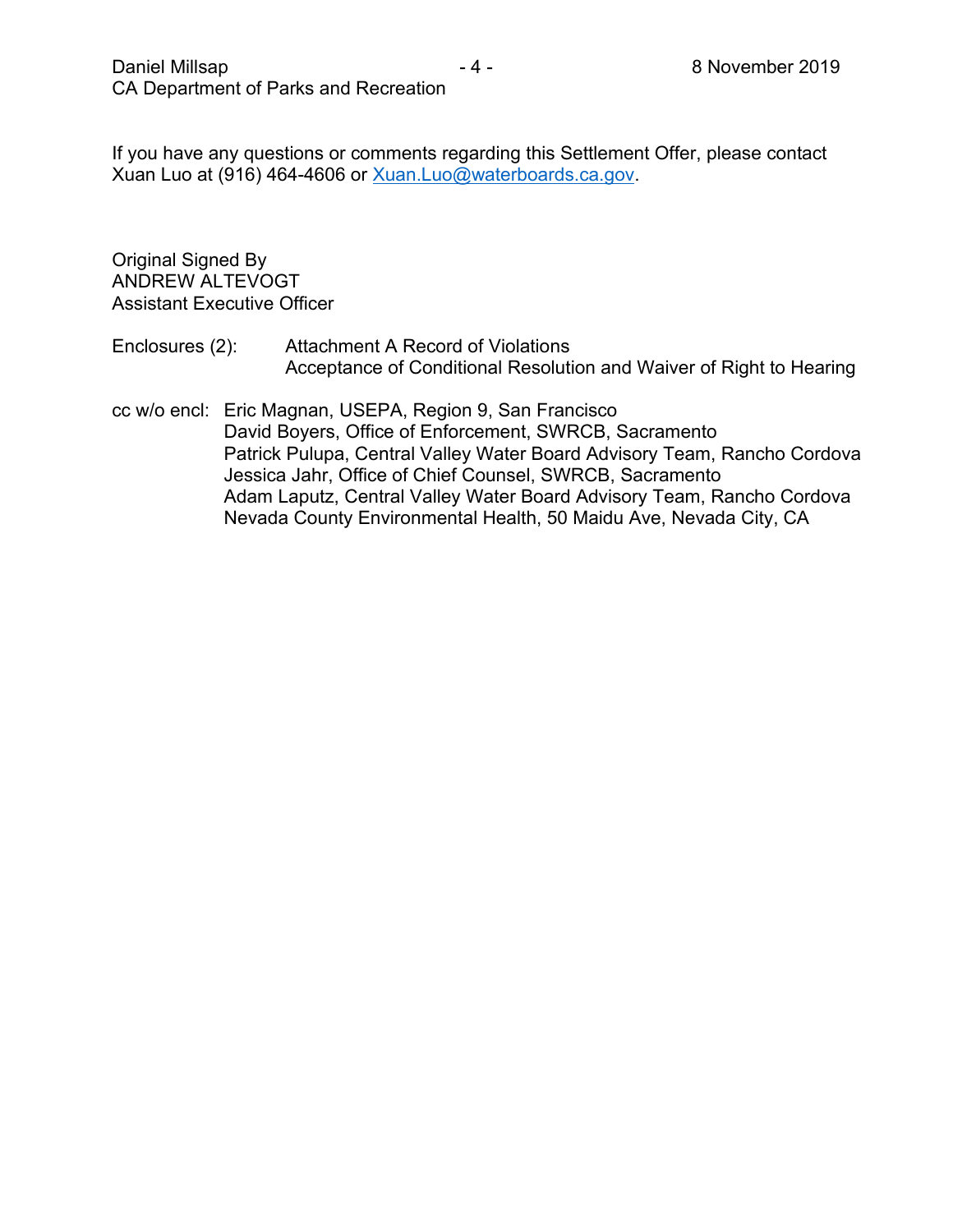## **ATTACHMENT A TO SETTLEMENT OFFER NUMBER. R5-2019-0538 RECORD OF VIOLATIONS SUBJECT TO MANDATORY MINIMUM PENALTIES**

# **CALIFORNIA DEPARTMENT OF PARKS AND RECREATION EMPIRE MINE STATE HISTORIC PARK**

# RECORD OF VIOLATIONS (1 July 2013 through 30 June 2019) MANDATORY PENALTIES (Data reported under Monitoring and Reporting Program R5-2016-0076-005)

The following table lists the alleged violations subject to mandatory minimum penalties (MMPs), pursuant to Water Code section 13385(h) and (i).

#### **Table A. Violations subject to Mandatory Penalties**

| <b>Item</b> | <b>Date</b> | <b>Parameter</b>               | <b>Units</b> | Limit | <b>Measured</b> | <b>Period</b>      | <b>Violation</b><br>Type | <b>MMP</b><br><b>Type</b> | <b>CIWQS</b> |
|-------------|-------------|--------------------------------|--------------|-------|-----------------|--------------------|--------------------------|---------------------------|--------------|
|             | 5-31-2012   | <b>Iron</b>                    | µg/L         | 300   | 470             | Monthly            | CAT <sub>1</sub>         | <b>SIG</b>                | 928914       |
|             | 2-28-2019   | Manganese Total<br>Recoverable | $\mu$ g/L    | 160   | 170             | Daily Maximum      | CAT <sub>1</sub>         | <b>NCHRON</b>             | 1060266      |
|             | 2-28-2019   | Manganese Total<br>Recoverable | µg/L         | 80    | 170             | Average<br>Monthly | CAT <sub>1</sub>         | <b>SIG</b>                | 1060259      |

Note:

A. Violations from ACLO R5-2013-0556 that support "NCHRON" MMP Type for Violation 1.

# **EXPEDITED PAYMENT AMOUNT VIOLATIONS SUMMARY**

|                                             | 00392013 |
|---------------------------------------------|----------|
| <b>VIOLATIONS AS OF:</b>                    |          |
| <b>Group I Serious Violations:</b>          |          |
| <b>Group II Serious Violations:</b>         |          |
| Non-Serious Violations Not Subject to MMPs: |          |
| Non-serious Violations Subject to MMPs:     |          |
| <b>Total Violations Subject to MMPs:</b>    |          |

**Mandatory Minimum Penalty Amount for Effluent Limit Violation(s)**

1 Serious Violation(s) x \$3,000 per Violation = \$3,000

**6/30/2019**

**Total Expedited Payment Amount = \$3,000**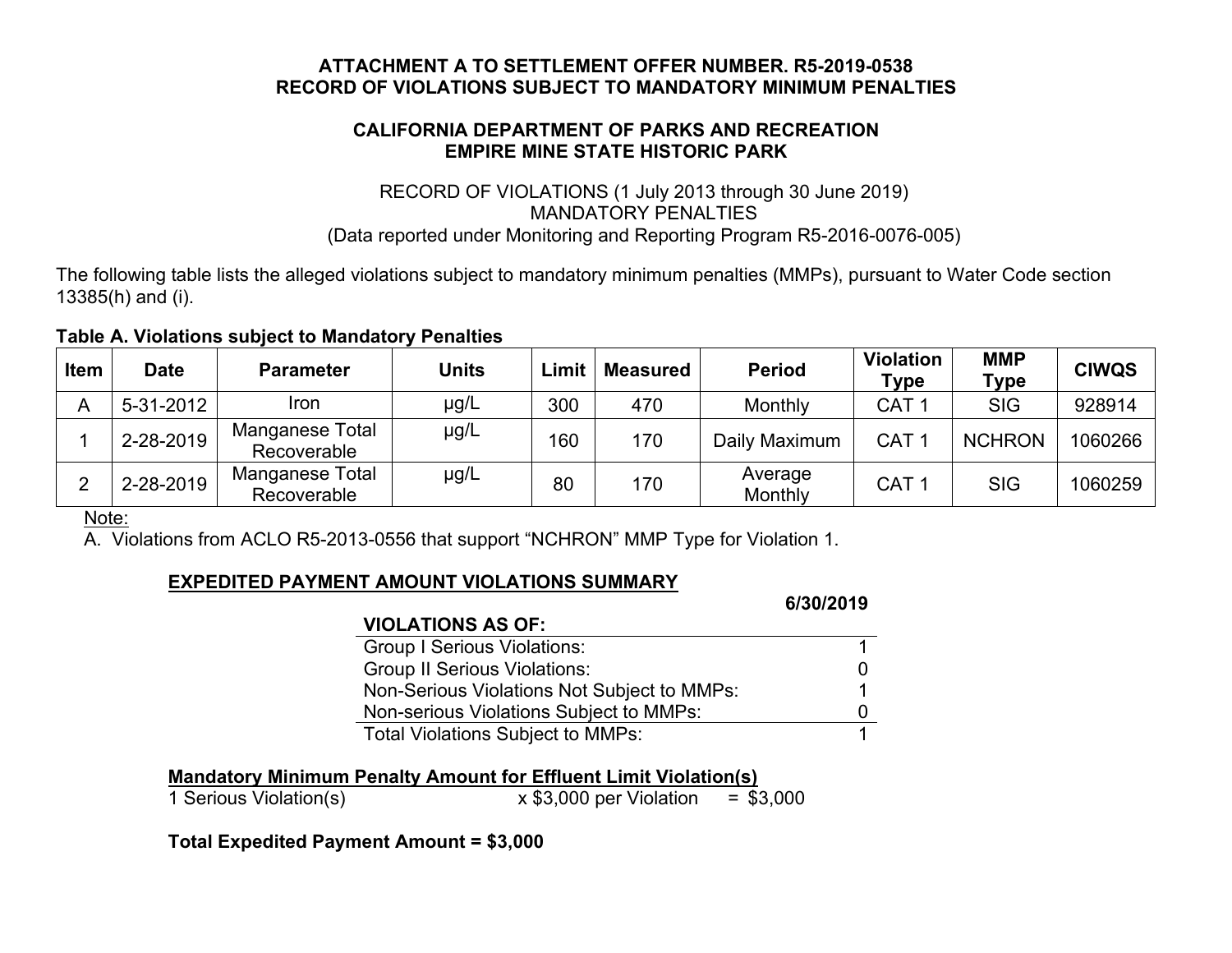# ATTACHMENT A TO SETTLEMENT OFFER NUMBER. R5-2019-0538 RECORD OF VIOLATIONS SUBJECT TO MANDATORY MINIMUM PENALTIES

# **Table B. Definitions**

| <b>Abbreviation</b> | <b>Description</b>                                                                                                                                                                                                                                              |
|---------------------|-----------------------------------------------------------------------------------------------------------------------------------------------------------------------------------------------------------------------------------------------------------------|
| CAT <sub>1</sub>    | Violation of effluent limitation for Group I pollutant                                                                                                                                                                                                          |
| CAT <sub>2</sub>    | Violation of effluent limitation for Group II pollutant                                                                                                                                                                                                         |
| <b>CHRON</b>        | Chronic violation as defined by Water Code section 13385 (i). Any non-serious violation that falls within a<br>180-day period with three preceding violations. Thus, the fourth non-serious violation that occurs within a<br>180-day period is subject to MMPs |
| <b>CIWQS</b>        | California Integrated Water Quality System database<br>https://www.waterboards.ca.gov/water_issues/programs/ciwqs/                                                                                                                                              |
| <b>CTOX</b>         | Violation of chronic toxicity effluent limitation.                                                                                                                                                                                                              |
| <b>DREP</b>         | Deficient reporting violation. This will only result in MMPs if the report is so deficient as to make<br>determination of compliance impossible for the reporting period                                                                                        |
| <b>LREP</b>         | Late Reporting violation. Every 30-Days a report is late counts as one serious late reporting violation<br>subject to MMPs                                                                                                                                      |
| Measured            | Reported value for the monitoring period by the Discharger                                                                                                                                                                                                      |
| MMP Type            | Classification of the type of MMP violation                                                                                                                                                                                                                     |
| Occurrence<br>Date  | Date that a violation occurred. For averaging period limitation violations, such as weekly and monthly<br>averages, the last day of the reporting period is used such as last day of the week (Saturday) and last day<br>of the month, respectively             |
| <b>OEV</b>          | Violation of any constituent-specific effluent limitation not included in Group I or Group II                                                                                                                                                                   |
| <b>NCHRON</b>       | Non-serious violation falls within the first three violations in a 180-day period, thus, not subject to MMP                                                                                                                                                     |
| <b>SIG</b>          | <b>Serious Violation:</b><br>For Group I pollutants that exceed the effluent limitation by 40 percent or more<br>For Group II pollutants that exceed the effluent limitation by 20 percent or more                                                              |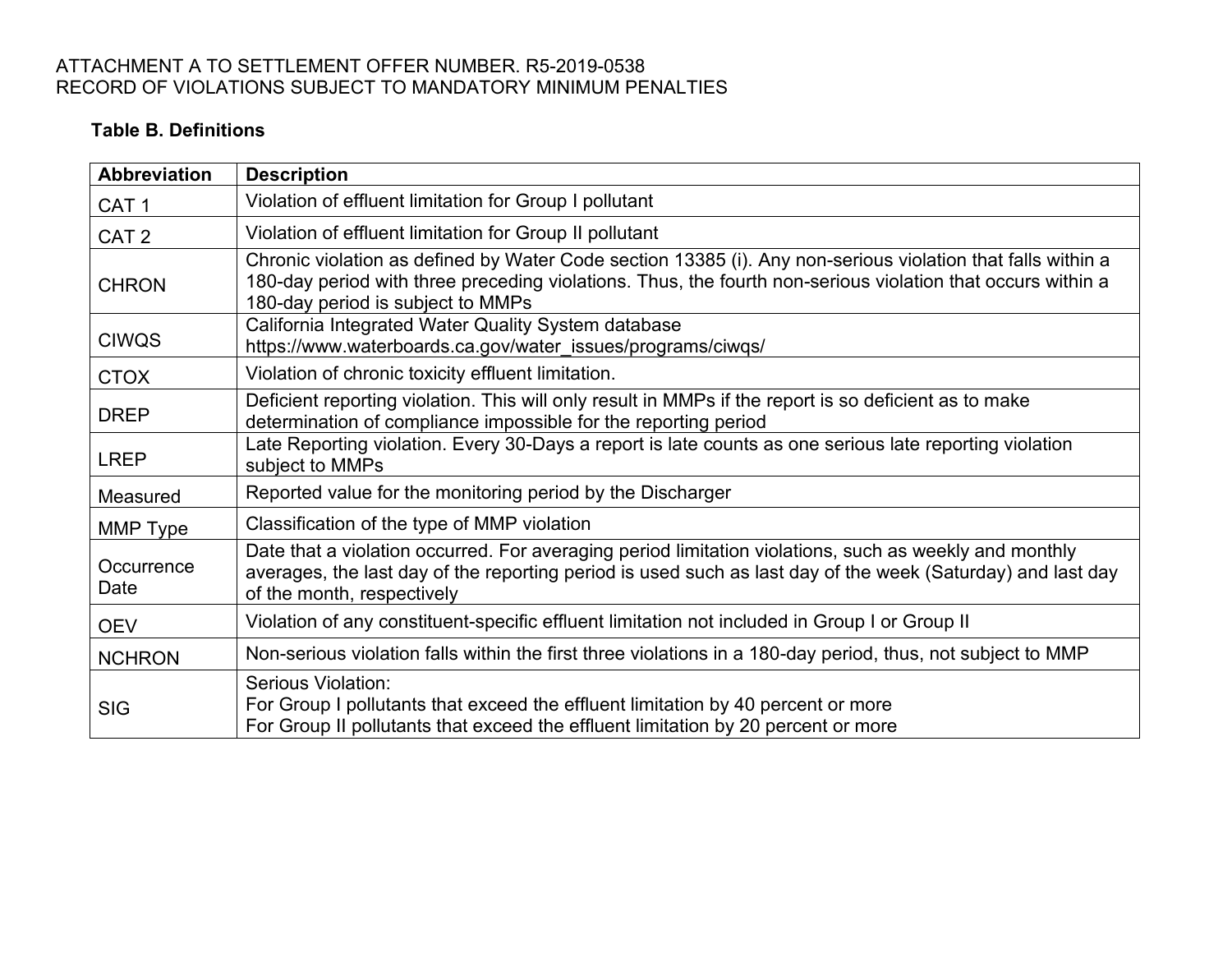### **OFFER TO PARTICIPATE IN EXPEDITED PAYMENT LETTER PROGRAM R5-2019-0538**

#### **ACCEPTANCE OF CONDITIONAL RESOLUTION AND WAIVER OF RIGHT TO HEARING; (proposed) ORDER**

California Department of Parks and Recreation EPL No. R5-2019-0538

By signing below and returning this Acceptance of Conditional Resolution and Waiver of Right to Hearing (Acceptance and Waiver) to the Central Valley Regional Water Quality Control Board (Central Valley Water Board), the California Department of Parks and Recreation (Discharger) hereby accepts the "Offer to Participate in Expedited Payment Letter Program" (Conditional Offer), incorporated herein by reference, and waives the right to a hearing before the Central Valley Water Board to dispute the allegations of violations described in the Record of Violations (ROV), which is included as Attachment A to the Conditional Offer.

The Discharger agrees that the Conditional Offer shall serve as a complaint pursuant to Article 2.5 of the California Water Code and that no separate complaint is required for the Central Valley Water Board to assert jurisdiction over the alleged violations through its Chief Prosecutor. The Discharger agrees to pay the penalties required by California Water Code section 13385(h) and/or (i), in the sum of **\$3,000** (Expedited Payment Amount), which shall be deemed payment in full of any civil liability pursuant to Water Code section 13385 that otherwise might be assessed for the violations described in the ROV. The Discharger understands that this Acceptance and Waiver waives its right to contest the allegations in the ROV and the amount of civil liability assessed for the violations.

The Discharger understands that this Acceptance and Waiver does not address or resolve liability for any violation that is not specifically identified in the ROV.

Upon execution by the Discharger, the completed Acceptance and Waiver shall be returned via email or U.S. mail to:

> Xuan Luo, Senior Water Resources Control Engineer NPDES Compliance and Enforcement 11020 Sun Center Drive, Suite 200 Rancho Cordova, CA 95670 Phone: (916) 464-4606 [xuan.luo@waterboards.ca.gov](mailto:Xuan.Luo@waterboards.ca.gov)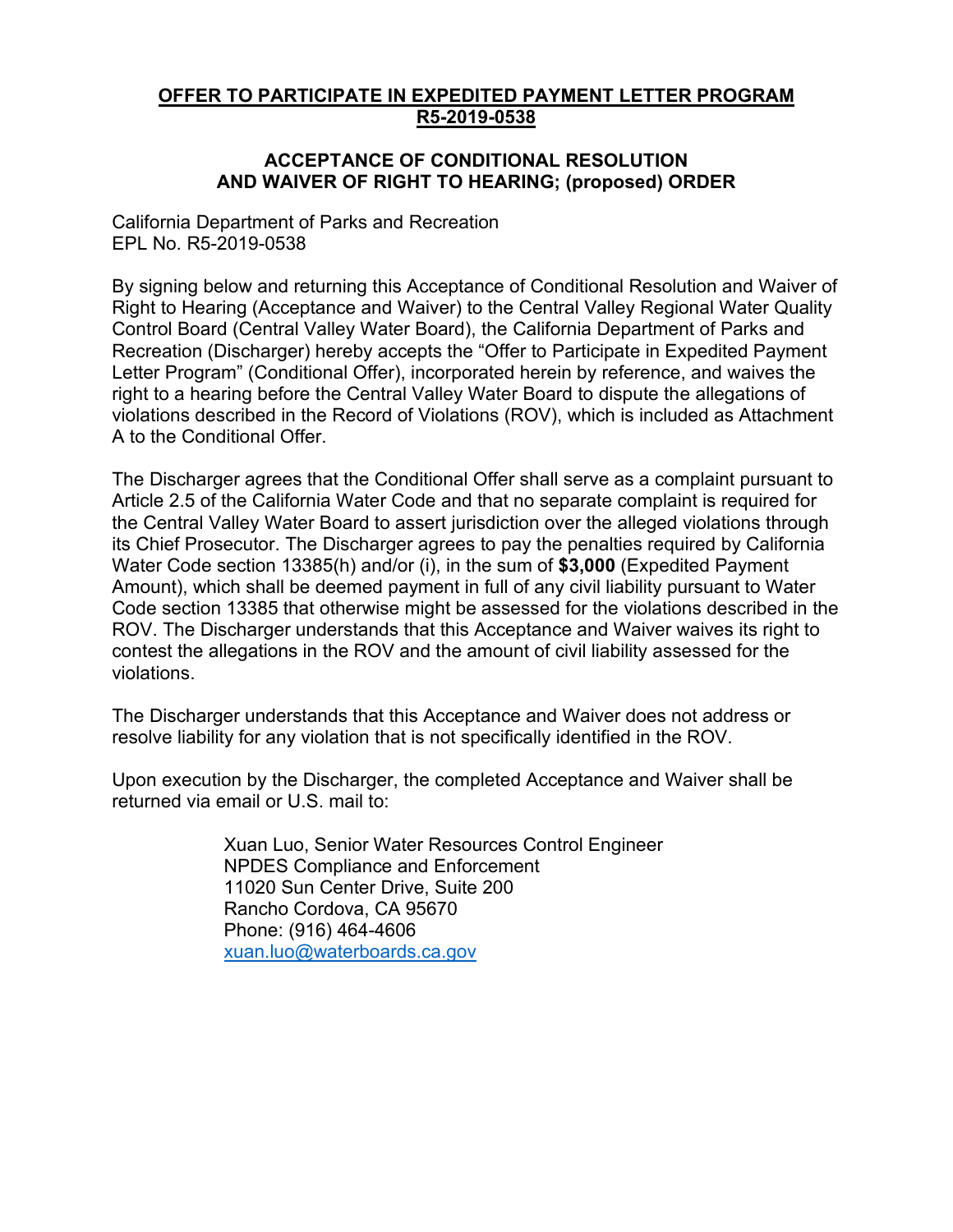## Offer to Participate in Expedited Payment Letter Program EPL R5-2019-0538

The Discharger understands that federal regulations set forth at title 40, Code of Federal Regulations, section 123.27(d)(2)(iii) require the Central Valley Water Board to publish notice of and provide at least thirty (30) days for public comment on any proposed resolution of an enforcement action addressing NPDES permit violations. Accordingly, this Acceptance and Waiver, prior to execution by the Central Valley Water Board Executive Officer, will be published as required by law for public comment.

If no comments are received within the notice period that causes the Central Valley Water Board Executive Officer to question the Expedited Payment Amount, the Central Valley Water Board Executive Officer or his designee will execute this Acceptance and Waiver.

The Discharger understands that if significant comments are received in opposition to the Expedited Payment Amount, the offer on behalf of the Central Valley Water Board to resolve the violations set forth in the ROV may be withdrawn. In that circumstance, the Discharger will be advised of the withdrawal and an administrative civil liability complaint may be issued and the matter may be set for a hearing before the Central Valley Water Board. For such a liability hearing, the Discharger understands that this Acceptance and Waiver executed by the Discharger will be treated as a settlement communication and will not be used as evidence in that hearing.

The Discharger further understands that once the Acceptance and Waiver is executed by the Central Valley Water Board Executive Officer or his designee, the full payment required by the deadline set forth below is a condition of this Acceptance and Waiver. In accordance with California Water Code section 13385(n)(1) and California Water Code section 13385.1(c)(1), funds collected for violations of effluent limitations and reporting requirements pursuant to sections 13385 and 13385.1 shall be deposited in the State Water Pollution Cleanup and Abatement Account. Accordingly, the **\$3,000** liability shall be paid by a cashiers or certified check made out to the "State Water Pollution Cleanup and Abatement Account". The Discharger may choose to submit the full payment with the Waiver. However, the payment must be submitted to the State Water Resources Control Board no later than thirty (30) calendar days after the date the Acceptance and Waiver is executed by the Central Valley Water Board Executive Officer or his designee.

Please mail the check to:

State Water Resources Control Board, Accounting Office Attn: EPL R5-2019-0538 Payment PO Box 1888 Sacramento, California, 95812-1888

The Discharger shall also provide a copy of the wavier form and check via email to the Central Valley Water Board ([Xuan.Luo@waterboards.ca.gov](mailto:Xuan.Luo@waterboards.ca.gov)).